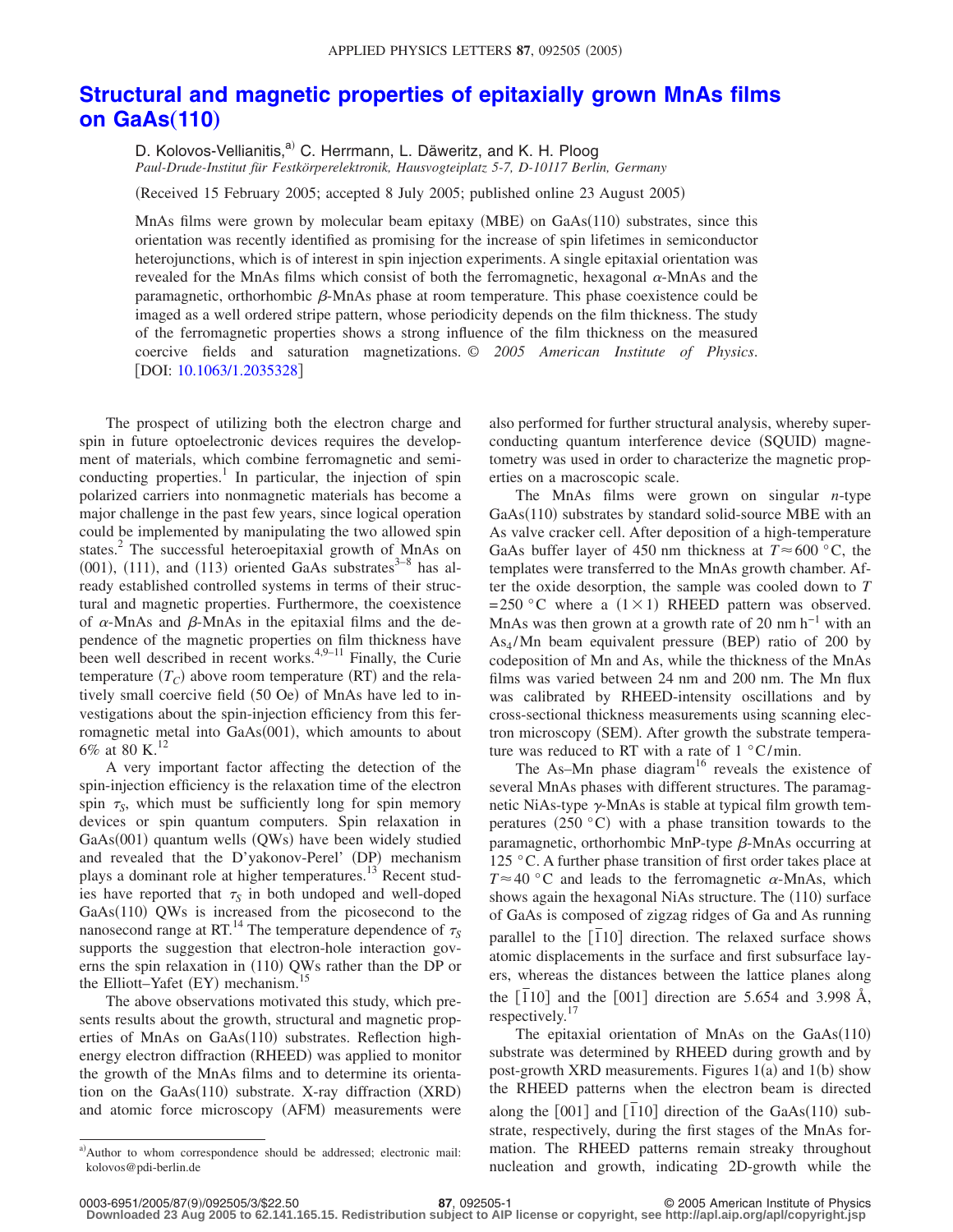

FIG. 1. (a), (b) RHEED patterns taken in the  $[11\overline{2}0]$  and  $[0001]$  azimuths, respectively, of the  $MnAs(\overline{1}100)$  surface during growth, film thickness of 65 nm. (c) Epitaxial relationship between the hexagonal MnAs bulk lattice and the GaAs(110) surface (As- and Ga atoms are drafted by solid and open circles, respectively, whereby small circles indicate deeper atomic layers).

sharpness of the reflexes increases during growth of the first 4 – 5 nm of MnAs. The orientation of the hexagonal MnAs film was identified as:  $(1\overline{1}00)$ MnAs $\parallel$ (110)GaAs and  $[0001]$ MnAs $\parallel$  $[001]$ GaAs.

The surface reconstruction was identified as a  $(1 \times 2)$ structure. The distances of the fundamental RHEED streaks in the orthogonal [1120<sup>]</sup>MnAs and [0001<sup>]</sup>MnAs azimuths correspond to a surface unit mesh with the lattice parameters of  $5.7\pm0.1$  Å and  $3.8\pm0.1$  Å respectively. This epitaxial orientation, schematically represented in Fig.  $1(c)$ , was also confirmed by using asymmetric reflections in XRD measurements at RT. Thus, the  $(1\bar{1}00)$  side facet of the hexagonal  $\alpha$ -MnAs prism is parallel to the GaAs(110) surface with its  $c$ -axis parallel to GaAs $[001]$ . By comparing the distances between corresponding  $GaAs(001)$  planes  $(5.65 \text{ Å})$  and MnAs(0002) planes  $(2.86 \text{ Å})$  an approximate factor of 2 along the GaAs[ $\overline{1}$ 10] (or the MnAs[ $11\overline{2}$ 0]) direction is determined, which should facilitate the epitaxial growth. Indeed, high resolution transmission electron microscopy (HRTEM) demonstrates that this small lattice misfit is accommodated by expanding the  $MnAs(0002)$  planes such that they perfectly match with the GaAs(002) planes to form a coherent interface.<sup>18</sup> The lattice misfit along the other in-plane direction (perpendicular to the  $c$  axis of the MnAs), defined as  $f$  $=$ *d*<sub>MnAs</sub>{1120} – *d*<sub>GaAs</sub>{110}/*d*<sub>GaAs</sub>{110} [where *d*<sub>MnAs</sub>{*hklm*} and  $d_{\text{GaAs}}\{hkl\}$  are the distances between corresponding lattice planes] is about  $5\%$ . This lattice mismatch is compen-



FIG. 2. X-ray diffraction curve ( $\omega$ -2 $\theta$  scan) of a 115 nm thick MnAs film on GaAs(110). The  $\alpha$ - and  $\beta$ -MnAs peaks are denoted.

sated by the generation of regularly arranged localized misfit dislocations.

Figure 2 presents a symmetric  $\omega$ -2 $\theta$  XRD scan of a sample grown on GaAs(110) with a MnAs thickness of 115 nm. Apart from the  $(220)$  and  $(440)$  GaAs (at  $45^\circ$  and 101°, respectively) and the  $(1\overline{1}00)$ ,  $(2\overline{2}00)$ , and  $(3\overline{3}00)\alpha$ -MnAs peaks (at 30 $^{\circ}$ , 56 $^{\circ}$ , and 91 $^{\circ}$ ) also the  $(060)\beta$ -MnAs peak can be clearly distinguished at 93°. The (020) and  $(040)\beta$ -MnAs peaks cannot be resolved since they nearly coincide with the  $\alpha$ -MnAs peaks. The presence of the  $(060)\beta$ -MnAs peak is a clear evidence for the coexistence of the two MnAs phases at RT. By recording rocking curves, the peaks belonging to the  $\alpha$ -MnAs and  $\beta$ -MnAs phases were independently resolved and the comparison of the integrated areas revealed that the fraction of  $\beta$ -MnAs ranges between 15% and 22%.

The surface topography of two 115 and 66 nm thick MnAs films imaged by AFM is shown in Figs.  $3(a)$  and  $3(b)$ , respectively. The main contrast revealed consists of an array of alternating grooves and ridges oriented along the  $Mn[0001]$  direction. This structure is related to the strain mediated coexistence of two phases in the heteroepitaxial film as described in recent studies. $9-11$  This conclusion is confirmed by the XRD data in Fig. 2 showing clearly both the  $\alpha$ -MnAs phase and the  $\beta$ -MnAs phase. The stripe pattern image, deriving from the two MnAs phases, appears for films thicker than 30 nm with alternating grooves (dark stripes) and ridges (light stripes) showing a remarkable regularity. The periodicity and, consequently, the width of the stripes depend on the thickness of the MnAs film [Fig.  $3(c)$ ], while the height modulation ranges from 5 to 25 Å. The ridges in



FIG. 3. (a), (b) AFM images of 115 and 66 nm thick MnAs films on GaAs(110). The images show ridges and grooves due to the coexistence of  $\alpha$ - and  $\beta$ -MnAs. Image size: 5  $\mu$ m × 5  $\mu$ m; (c) dependence of the stripe periodicity on the thickness of the MnAs films.

**Downloaded 23 Aug 2005 to 62.141.165.15. Redistribution subject to AIP license or copyright, see http://apl.aip.org/apl/copyright.jsp**